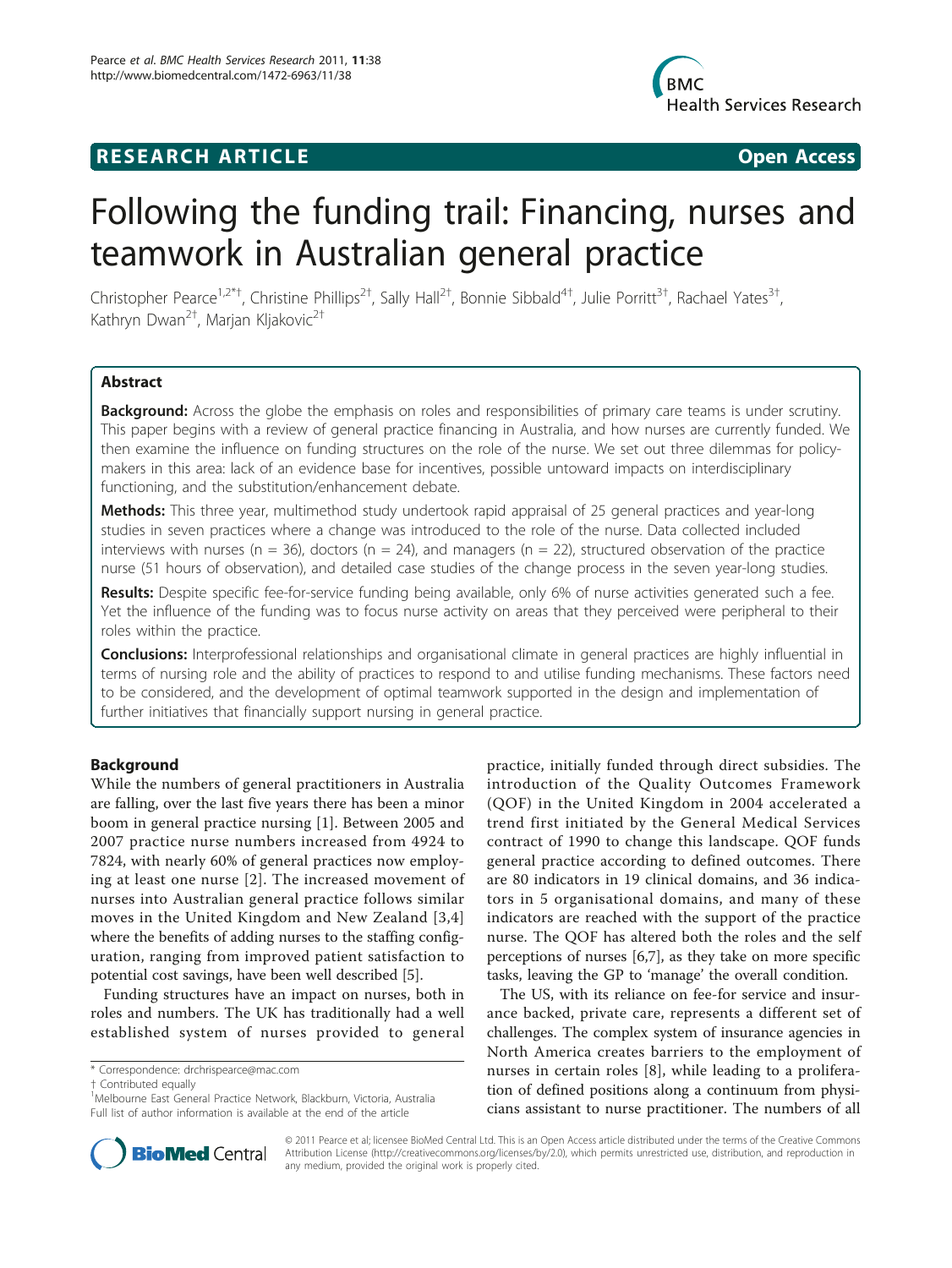these groups have been increasing [\[9,10](#page-7-0)], leading to tensions between the professional groups [\[11](#page-7-0)].

In Ontario, Canada, the Family Health Teams and related models of cares - all of which use collaborative models of practice for teams of nurses, doctors, nurse practitioners and other health workers [\[12](#page-7-0)]. These models are pioneering a range of reimbursement models for primary care practitioners, including capitation.

Nurses in Australia have been reported to enhance quality through supporting systematised approaches to health care delivery (eg improving infection control, or patient recall systems) and improving clinician-patient communication [[13,14](#page-7-0)]. There is as yet uncertainty about the most effective way to fund practice nurses to achieve these quality health outcomes. General practice funding mechanisms in Australia provide a number of levers that may be used to achieve this purpose, in addition to professional and organisational development or regulatory approaches. This paper explores the impact of current funding mechanisms on the employment and work practices of nurses in general practice in Australia.

The paper begins with a review of general practice financing in Australia, and how nurses are currently funded. We set out three dilemmas for policy-makers in this area: lack of an evidence base for incentives, possible untoward impacts on interdisciplinary functioning, and the substitution/enhancement debate. We then detail the evidence from the Australian General Practice Nurses Study, a three year multi-site, multidisciplinary study of practice nursing in Australia, that may help guide decision-making.

#### General practice financing in Australia

General practice in Australia is delivered largely through fee-for-service private practice, underwritten by a government insurer. An amendment added to Section 51 of the Commonwealth Constitution in 1945 empowered the Commonwealth Parliament to make laws relating to medical and dental services, but not in such a way as would constitute civil conscription. In practice, this has meant that doctors are free to arrange their own fee schedules. There are provisions in group practices for GPs to have a common fee-structure without being charged with anti-competitive behaviour. In the traditional, and most prevalent, organisational model, practice nurses are salaried employees of small-businessowner general practitioners.

This traditional model is changing, however. A variety of models of corporate practice now exist in Australia, ranging from large publicly listed companies to practices owned by some GPs who employ others. In some parts of the country, employed GPs are now in the majority. In the Melbourne East GP Network, for example, 60% of GPs are employees, and in such cases, parties removed from the clinical consultation set fees.

In 1975, the Australian Government introduced Medibank (subsequently revised as Medicare in 1984) a universal health insurance program, that set a fixed rebate for consultations and procedures. Medicare in effect provides a funding stream direct to GPs, as in 73% of consultations [\[15\]](#page-7-0) they forego any fee on top of the government-determined reimbursement for the service, and bill the government directly. When non-medical services such as those provided by practice nurses are included, this figure rises to 78%. For this reason, and because there is a mandatory contribution of 1.5% of taxable income, many patients would not describe Medicare as a system of patient insurance, but rather as a means of funding health care directly. With 85% of Australians visiting general practice annually and over \$278.7 M outlays in rebates in the last calendar year [\[16](#page-7-0)], government has now become the largest funder of general practice.

As general practice remains private practice, one option for government to influence behaviour is by adjusting the funding stream and focus. It has done so in a variety of ways. Fee-for-service (FFS) remains the most significant activity, but the Medicare benefits schedule has undergone numerous revisions. Items now exist not just for general consultations but also for specific activities - pap smears and immunisations for instance. A range of incentives for complex fee-forservice activities have been introduced from 2004 under the Enhanced Primary Care Program, including items for care planning for chronic disease management, team care arrangements, and comprehensive health assessments for vulnerable subpopulations.

In addition to direct investment in FFS through item numbers, government has increased funding by broadening the funding base to create a blended payment system. There are two arms to this system: Service Incentive Payments (SIP) and Practice Incentive Payments (PIP), both of which function as pay-forperformance incentives. A SIP is a top-up payment for achieving a goal, usually a cycle of care for asthma or diabetes. A PIP is a practice-based payment for meeting specific, practice targets (e.g. providing after-hours care, teaching medical students, and having a quality computerised record system), which can be even further removed from direct patient care. PIP also provides capitation payments to improve practice infrastructure. In rural areas, for example, practices can access a PIP to a maximum of \$40,000 to assist with the employment of a nurse [\[16\]](#page-7-0).

#### Funding practice nurses in Australia

Until 2004, only activities by doctors and optometrists were eligible for Medicare benefits. Under the Enhanced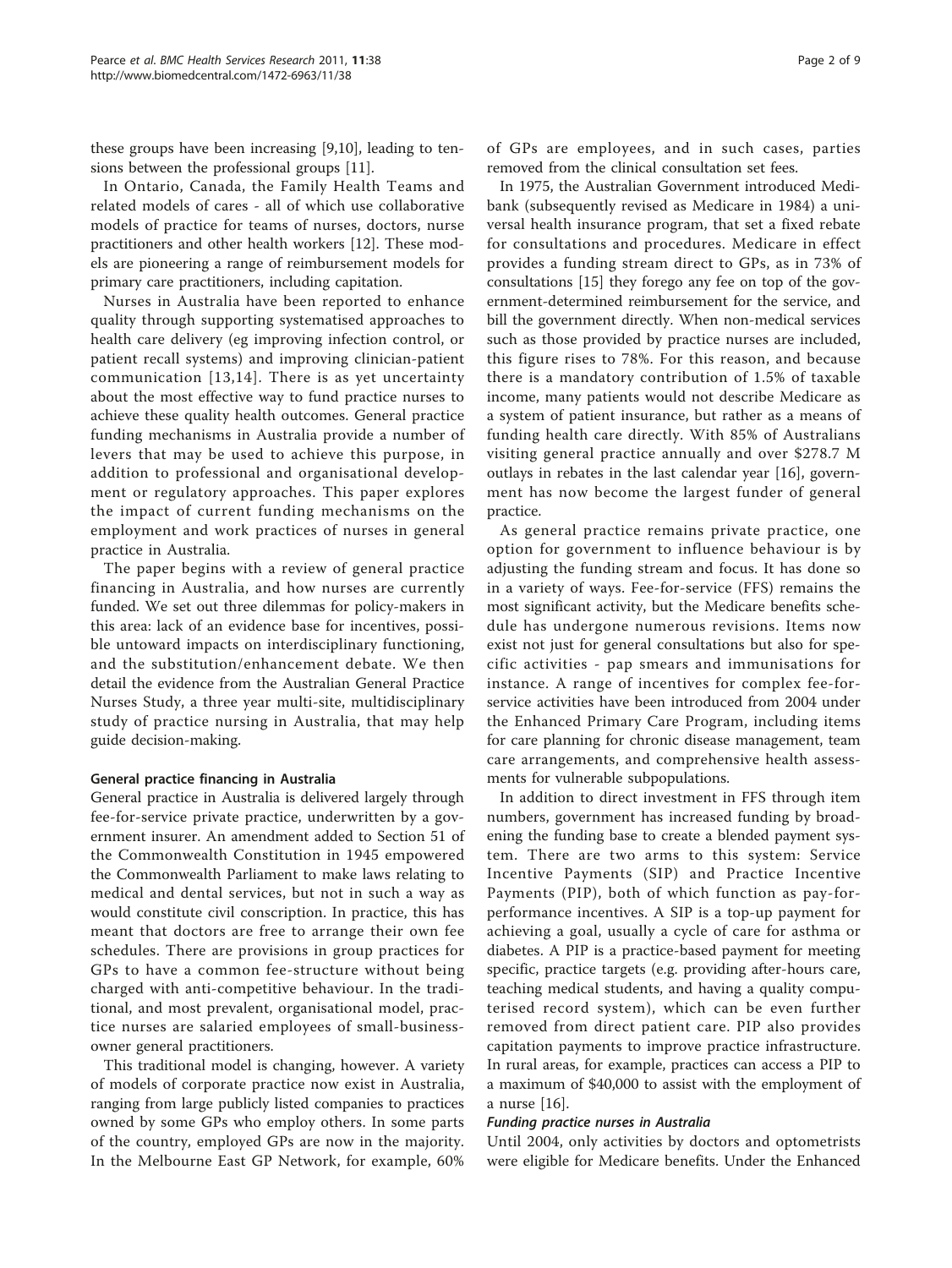Primary Care Program, item numbers were made available for services delivered by nurses working in general practice, either through the performance of a health assessment or chronic disease management plan in collaboration with a doctor, or through the direct provision of wound care, immunisation or a Pap smear, each of which attracts a nurse-specific FFS rebate under Medicare. The incorporation of nurses into this funding stream has made employment of a nurse less financially prohibitive for practice owners.

#### Dilemmas for policy-makers

Policy makers face three dilemmas in trying to identify and respond to the relationship between funding of nurses and general practice outcomes.

Dilemma #1 is the poor evidence base to support the notion that any of the incentive measures improve outcomes. A recent systematic review of the literature on funding incentives and multidisciplinary team care found only two published studies that used experimental or quasi-experimental design, with the remainder being descriptive studies; the authors were unable to find firm evidence on whether or not financial incentives of themselves improve health outcomes [[17\]](#page-7-0).

Dilemma  $#2$  is the need to ensure that policy initiatives achieve their purpose and enhance productive interdisciplinary working in general practices, while not generating detrimental effects or unacceptable opportunity costs. There is little evidence exploring such effects although the potential for them to occur has been acknowledged [[18](#page-7-0),[19](#page-7-0)]. They may include an unhelpful concentration on funded activities at the expense of other valuable but less defined activities, or damage to previously productive relationships. In the UK, nurses appear to be central to pay-forperformance outcomes, where the Quality Outcomes Framework led to a range of incentives being tied to demonstrated outcomes. However, some rupture of internal practice goodwill has been documented with the sense that nurses are working hard to produce quality outcomes for the practice which financially benefit GPs, but where the bulk of the burden in achieving these is borne by nursing staff [\[20](#page-7-0)].

Dilemma  $# 3$  is the question of whether to focus on nurses as a means of supplementing a dwindling medical workforce, or as a way of enhancing the comprehensiveness of health care. These two policy foci are not, of course, mutually exclusive; however they require different emphases. If the former is the primary focus of policy makers, they will need to focus on questions of substitution and task transfer, and fund nurses to take on work currently performed by doctors. If improving complementarity, and thereby quality, is the primary focus then policy-makers will need to focus on new models of care delivery and collaborative practice, and on ways of ensuring that health care is monitored and accountable, and that productive teamwork occurs.

#### **Methods**

This study had two components: a cross-sectional study exploring the scope and contextual determinants of nurse roles (Substudy 1); and a twelve-month longitudinal study exploring change in nurse roles and their impact on general practices as organisations (Substudy 2). For substudy 1, multiple data were collected during day-long visits to 25 practices in NSW and Victoria between 2005 and 2006. The diverse dataset was designed to illuminate the relationships between nurse roles and the practice's physical and managerial structure, and perspectives of nurses, managers and GPs on nurse roles (Table [1](#page-3-0)).

For substudy 2 action research was used to engage practices in a process of collective, internal problem-solving to introduce a change in the role of the nurse. The sampling frame included practices nominated by their Divisions of General Practice as general practices which were early adopters of innovations, and those which were not regarded as early adopters of innovation (1 urban, 3 regional, 3 rural practices in Victoria, NSW, Western Australia, South Australia and Queensland). The impact on the practice was followed with collection of baseline, process and outcome data over one year, and interviews with practice and Division staff (Table [1](#page-3-0)). Practices received minimal external support from the research team.

#### Analysis

Intra-case and inter-case analyses were performed for each practice in both substudies by a multidisciplinary team (sociologist, nurse, GP, policy analyst), probing for emergent themes, using the constant comparison method and cross-checked with practices. Emergent themes included structural elements (health care policy, environment, gender, nursing culture), practice level elements (interprofessional relationships, time-use patterns, spatial structures), and individual factors. One of the key analytical themes was financing as an enabler or barrier to nursing work. This was assessed in terms of scope of nursing activity and degree of nursing autonomy using a two dimensional matrix (shown in table [2](#page-3-0)).

All data including photographs and floorplans were coded into an NVivo database enabling triangulated data interpretation.

This study was approved by the ANU Human Research Ethics and RACGP Research Ethics Committees. All participants had the research explained to them and gave informed consent.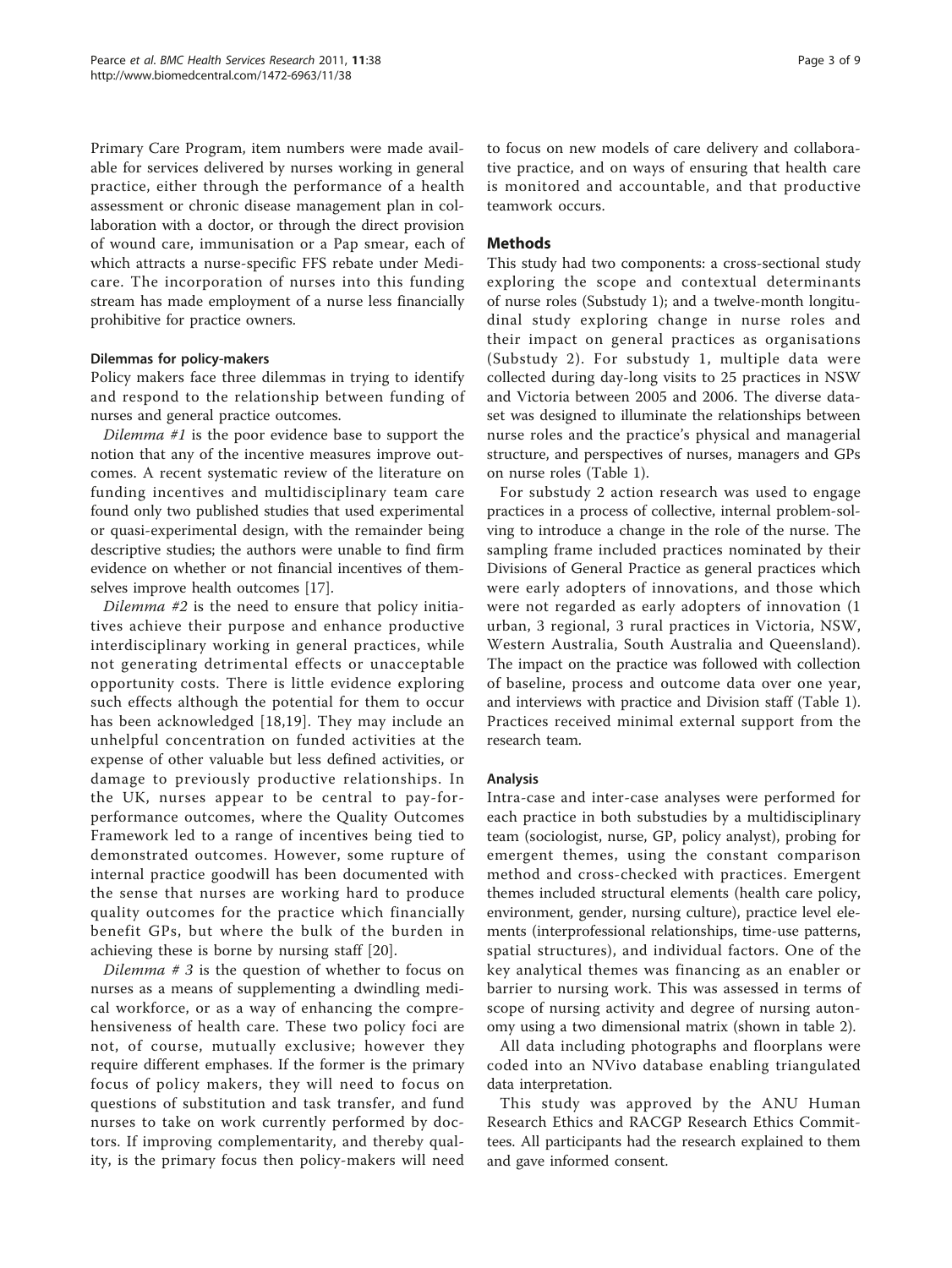<span id="page-3-0"></span>

|  |  |  |  | Table 1 Description of datasets for rapid appraisal and longitudinal studies |  |
|--|--|--|--|------------------------------------------------------------------------------|--|
|--|--|--|--|------------------------------------------------------------------------------|--|

| Substudy 1: Cross-sectional study using rapid appraisal (25 practices)                                                                           |                                                                                                         |                                                                                                                                                                                                                                                                          |  |  |  |
|--------------------------------------------------------------------------------------------------------------------------------------------------|---------------------------------------------------------------------------------------------------------|--------------------------------------------------------------------------------------------------------------------------------------------------------------------------------------------------------------------------------------------------------------------------|--|--|--|
| Data collected                                                                                                                                   | Participants                                                                                            | <b>Comments</b>                                                                                                                                                                                                                                                          |  |  |  |
| Interviews with nurses                                                                                                                           | 36                                                                                                      | Mean length 41 minutes (range, 16-69 minutes)                                                                                                                                                                                                                            |  |  |  |
| Interviews with doctors                                                                                                                          | 24                                                                                                      | Mean length 27 minutes (range, 12-49 minutes)                                                                                                                                                                                                                            |  |  |  |
| Interviews with practice managers                                                                                                                | 22                                                                                                      | Mean length 26.5 minutes (range, 14-60 minutes)                                                                                                                                                                                                                          |  |  |  |
| Observation of nurse activity                                                                                                                    | 34                                                                                                      | 51 hours in 25 practices <sup>1</sup>                                                                                                                                                                                                                                    |  |  |  |
| Photographs of nurse-identified important working<br>sites                                                                                       | 35 nurses; 205 photographs                                                                              | Mean photographs/practice $= 9$                                                                                                                                                                                                                                          |  |  |  |
| Maps of practice layout                                                                                                                          |                                                                                                         | 7 hand-drawn, 18 printed floorplans                                                                                                                                                                                                                                      |  |  |  |
| Field notes                                                                                                                                      |                                                                                                         | 25                                                                                                                                                                                                                                                                       |  |  |  |
| Substudy 2: Longitudinal study of change in the nurse's role (7 practices)                                                                       |                                                                                                         |                                                                                                                                                                                                                                                                          |  |  |  |
| Data collected                                                                                                                                   | <b>Number</b>                                                                                           | <b>Comments</b>                                                                                                                                                                                                                                                          |  |  |  |
| Baseline practice descriptions including genograms,<br>service use patterns, context descriptions                                                | 7                                                                                                       | Baseline data on nurses' roles in general practices, and<br>practice attitudes to teamwork. Collected during two<br>workshops attended by a GP, manager and nurse from<br>participating practices                                                                        |  |  |  |
| Project planning and evaluation documents, with<br>output data                                                                                   | 7                                                                                                       | These data explored the success of the change in<br>meeting its own goals.                                                                                                                                                                                               |  |  |  |
| Monitoring interviews with practice staff at<br>implementation and follow-up (at least 6 months after<br>change implementation)                  | Nurses: 7 during, 6 after<br>change <sup>2</sup> ; Managers: 5 after<br>change; Doctors: 2 after change | Data on the impact of the change process on nurse role<br>(s) from the perspectives of nurses (during and after the<br>change) and managers and doctors (after the change).<br>Practices identified whether a doctor or manager would<br>provide the 12 month interview. |  |  |  |
| Monitoring interviews with Divisional support staff<br>during implementation and at follow-up (at least 6<br>months after change implementation) | 7 during change; 7 after change                                                                         | Data explored the impact of the change process on<br>nurse role(s) from the perspective of the external support<br>worker                                                                                                                                                |  |  |  |

<sup>1</sup> Nurses in one practice had 3 hours of observation.

 $2$  Due to staffing turnover, the practice nurse involved in one change project had left at follow-up.

#### Results

## Nursing skillsets and roles

Nurses in Australia undergo a generalist training; there is no dedicated primary care stream. Most of the nurses in this sample had recent experience of working in hospitals. More than half had midwifery qualifications. Others had run a Blood Bank, dialysis units, intensive care and antenatal wards, a regional health enterprise, or worked in health professional education. Only two of the nurses in the sample had come to general practice having worked only in hospitals, with most having worked across three or more parts of the health sector. Most were older women with considerable nursing and life experience and many were among

the longest serving members of their practice. These data suggest they had both a broad set of skills, and the capacity to work independently within the general practice team.

Nurses undertook a range of roles within practices that included education, quality control, connectivity and problem solving, as well as the more traditionally recognised role behaviours related to organising and delivering patient care.

## Fee for service items and nursing activity

Almost all doctors mentioned the FFS items for wound care and immunization and care planning as central planks of their business model for nurses. However, in observations of nurse activity it was clear that these

Table 2 Matrix of responsibility delegation to nurses and skillsets indicating funding mechanisms which would support role performance in each quadrant

|                         | Skill Set Used by Nurses |                                                                                                         |                                                                                                                           |  |  |
|-------------------------|--------------------------|---------------------------------------------------------------------------------------------------------|---------------------------------------------------------------------------------------------------------------------------|--|--|
|                         |                          | I imited                                                                                                | Advanced                                                                                                                  |  |  |
| Delegation to<br>nurses | Hiah.                    | Fee for Service items for limited clinical activities                                                   | Enhanced primary care items or pay-for-performance<br>in practice with poor team environment                              |  |  |
|                         | Low                      | Enhanced primary care items or pay-for-performance for which<br>nurse did not receive specific training | Enhanced primary care items or pay-for-performance<br>in supportive team climate, with training<br>Blended payment system |  |  |
|                         |                          |                                                                                                         | Fee-for-service for advanced clinical activities                                                                          |  |  |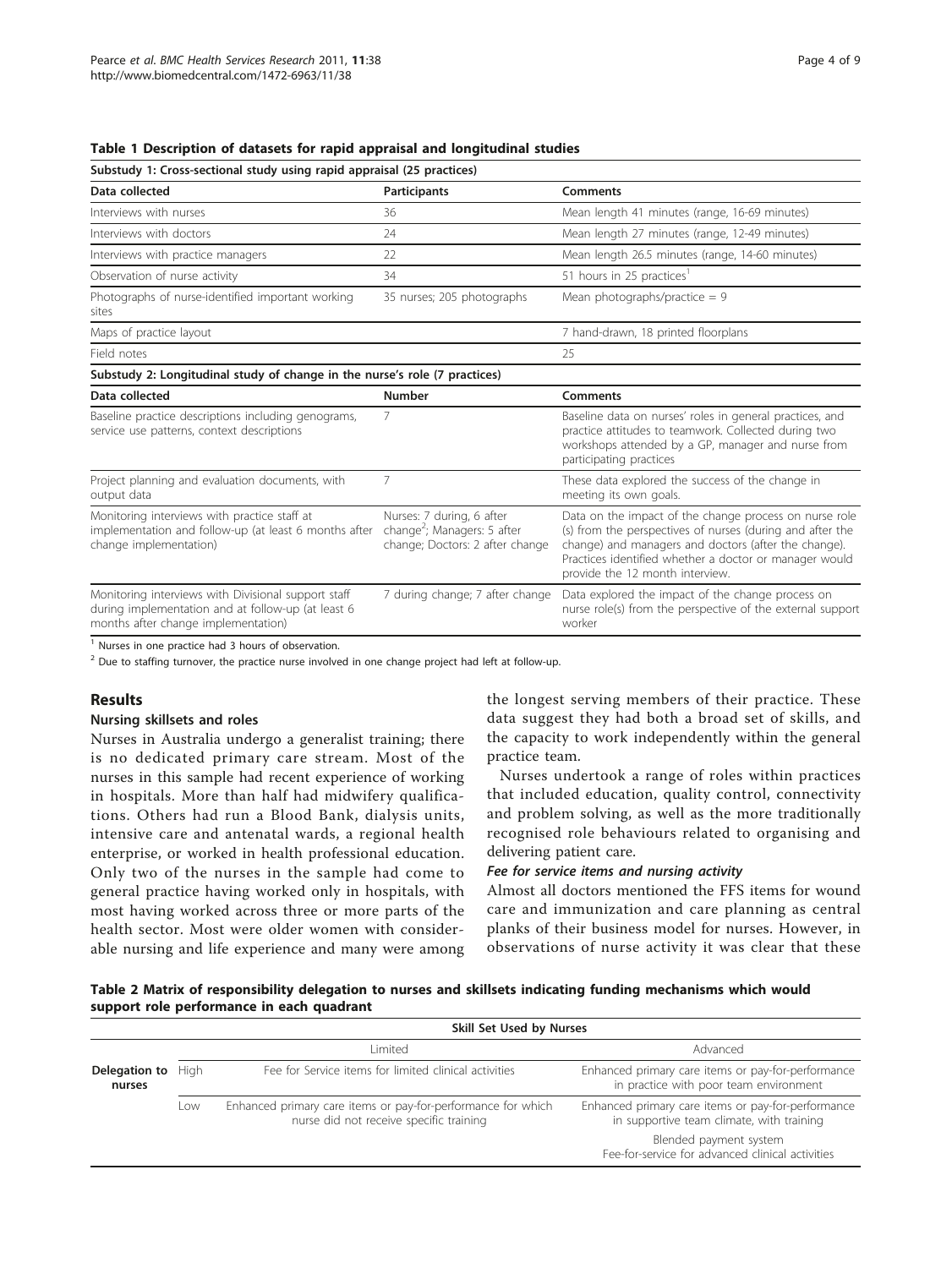items accounted for only a small proportion of the nurse's time or activity. Twenty per cent of the nurse's time was spent on activity that was directly rebateable under the Medicare Benefits Schedule (MBS) including helping the doctor with procedures or assessments, for example, as well as the nurse-specific items. When all activities were taken as the denominator, MBS rebateable activity accounted for only 6% of nurse activities. The remainder of their time was spent on a range of other activities including monitoring patients, home visits, quality assurance activities, educating nurses, doctors and other staff members and ongoing outreach to maintain continuity of care between practice doctors.

Many of the activities funded by the MBS, such as wound dressings and immunizations, were activities that nurses were already performing prior to introduction of the item number. The advantages of these items were that they enabled the nurse to have their own identifiable income stream, which reinforced their professional legitimacy within the practice.

"..... the nurses actually now are - well, how do you put it - legally making their income (laughs) because before you were doing dressings or giving immunisations but you couldn't charge for them because the patient hadn't seen the doctor. But now, you know, a lady walks in with her foot this morning and I did a dressing on it and I can use the nurses wound management fees to see her for that." [PN1, practice 4]

In general, the inclusion of nurse practice items on the Medicare Benefits Schedule was felt to be important symbolically in underlining the professional presence of nurses as part of the general practice team.

I think we're valued more now probably because the monetary side's a bit better for the doctors. That's being very honest. I think that incentive, I think that's made a big difference because I know a few of them actually say now, well, your area does generate quite a lot of money for the practice because, yeah, which is does which is more so than what it used to. (PN Practice 4)

A broadening and deepening of the scope of clinical activity has occurred, particularly in chronic disease management, where nurses have expanded their patient carer role, enabling them to take more responsibility for their activities. In the following example, the doctor points to the nurse roles of patient carer, organiser and educator, all of which have been brought to the fore through the chronic disease management items.

I think a practice nurse's role in chronic disease management is very valuable because ... they could take the time to educate their patients and to make sure that their patients understand and also to follow them up and do the basic things. Secondly they are also very good, they're better at systematically recalling them and sort of like, you know, just doing that because - and they would be much better in liaising with other people like as far as the coordination's concerned, talking to other allied health practitioners, liaising with services like, you know, the aged care services and things [GP, practice3]

We found that among the general practices that had a narrower focus - keeping an eye on specific item numbers rather than expanding the role of the practice nurse through a greater variety of item numbers collaborative behaviour tended to be controlled by simple business procedures. For example the GP needed to be physically present in the nurse/patient encounter simply to enable the patient to obtain a Medicare rebate. In the following account, a nurse describes the damage to her professional identity by the practice's decision to oversight all nurses; in cases like this there was often a threat to the stability of practice staffing numbers as nurses left to undertake other work.

"I can feel my confidence slipping away because I have to get three people to look at a wound. I have to wait for someone to vaccinate, I can't take a stitch out without somebody having a look at it, and I've been nursing for thirty-five years. And even with the registrar, he's only been out for 12 months and I have to ask him is it all right if I vaccinate someone? So I find that quite belittling and I just find it so antiquated." [PN2, practice 6]

This illustrates the importance of underlying attitudes to teamwork in mediating the impacts of funding structures on nurse roles. For nurses, the Enhanced Primary Care (EPC) items in the MBS (health assessments and care planning) are predicated on teamwork between nurses and doctors. In some of the practices, there was significant difficulty taking up EPC items because doctors felt uncomfortable delegating high levels of responsibility to nurses, or "didn't have enough time" to learn how to undertake health assessments or chronic disease planning, or consider how to work in partnership. A number of nurses who felt that their plans to do more complex activities were unsupported by practices, left during the study period to take up other positions outside of general practice. In the case studies, practices with hierarchical organisational structures had more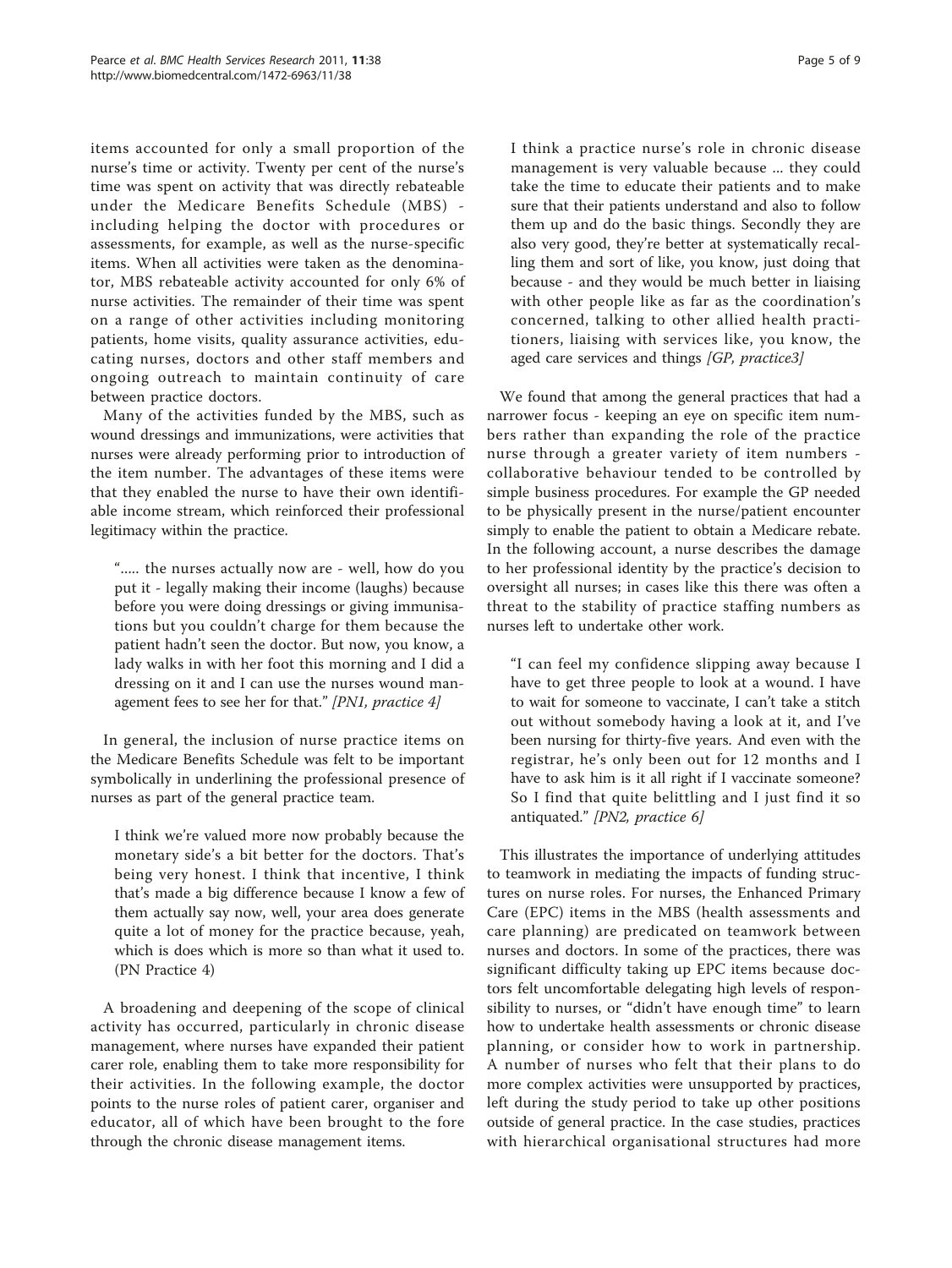difficulty capitalising on the nurses' contribution to EPC items and could not incorporate them into their business models.

Nurses, managers and doctors reiterated the concern that ongoing expansion of FFS initiatives could paradoxically limit nurses' potential. This is partly because FFS items tended to fund narrow elements of clinical care unless they were carefully constructed, as in the case of the chronic disease management items. The broader PIP incentive to rural practices for a block payment possibly enabled nurses to develop more of their roles; however the extension of this grant to practices with fixed interprofessional hierarchies may not be emancipatory if the practice is unprepared to grant nurses some autonomy over clinical decision-making. Of the 25 practices studied in the first phase of this practice, 24% exhibited styles of working with nurses where she had little autonomy over her own work, and was delegated tasks by doctors.

Key work activities that are unsuited to FFS items and which are currently underfunded elements of nursing work are their work as educators. In interviews, no doctor mentioned the role of nurses in their practice as educators, even though this was very evident in the observation data. Nurses in this study were generally the people who provided pragmatic mentoring for junior doctors and other nurses, and (often in covert ways) education on quality and safety matters for older GPs. This work, like much of their quality and safety work, is conducted in the interstices of other elements of nursing work, and is unfunded.

## Salary structures of nurses and roles

The salaries of nurses are usually constructed independently of the income stream they might generate. Although nurses can now point to their own income generating capacity, they do not generally receive any direct income from it. All of the nurses in the study were employed. Most practices were owner-operated, but two were owned by universities, and one by a Division. All nurses were paid salaries. Although not all nurses in the study were asked about their rates of pay, there appeared to be some marked differences between practices. Nurses were paid according to state awards for nurses, recommended Australian Medical Association rates or a fee negotiated between the nurse and doctor. Few nurses described negotiating for higher salaries, although many thought they were underpaid. Several left during the course of this study to take up positions in other sectors that were more lucrative and the log of claims that a nursing industrial body was developing during the early part of this study was seen as a threat to the financial viability of the practice.

The money obtained through PIP goes to the practice, and although it may be used to employ and expand nursing roles, nurses are not necessarily involved in the planning. The money can be used as management (or GP principals) see fit, and often there was a sense of frustration from nurses that they were not necessarily seeing the benefits. Several nurses commented on having to arrange (and fund) their own CPD, even though the practice ultimately benefited.

"I was under the impression that all these new changes were about getting practice nurses more involved because they get all this incentive payment for practice nurses. But the practice nurses don't see that money and then they don't utilise us properly. So it's a real sense of frustration." [PN2, practice 6]

In this quote, the nurse points to the possibility of some of the PIP scheme payments generated by nurses returning to nurses as a form of top-up incentive. This did not occur in any of the 32 practices in the study

## **Discussion**

That current nurse funding mechanisms in Australia influence task performance and role structure is clear, but how much, and whether this is in an appropriate direction is uncertain.

This study confirms that nurses undertake a multitude of activities within general practice. That their contribution is valued is evidenced by the significant increase in practice nurses after 2004, when the introduction of nursing item numbers as part of the Enhanced Primary Care Program helped overcome concerns about financial viability. However it is clear that nurses contribute much more to practices than the current targeted funding supports. Fee-for-service items for immunisation and Pap smears have allowed practices to simplify bureaucratic processes that once required doctors to 'stick their heads in' (though there were some practices in our study that still did this) so that patients would be eligible for a Medicare rebate. While this increased some activities in this regard, it also increased concerns that nurse roles in some cases may be limited to tasks that are specifically funded. Rural practices able to access the generalised PIP subsidy were often much less limited in their arrangements.

The capacity for different funding models to affect the clinical roles of nurses is moderated by the climate of the general practice. Thus, some hierarchical practices found that they were unable to capitalise on the enhanced skillset of the nurse, because they continued to provide little opportunity for the nurse to have autonomy within the team. The influence of organisational climate on utilisation of funding streams is represented schematically in Figure [1.](#page-6-0)

In this schema, the upper right quadrant is the domain of optimal roles, where the nurse plies an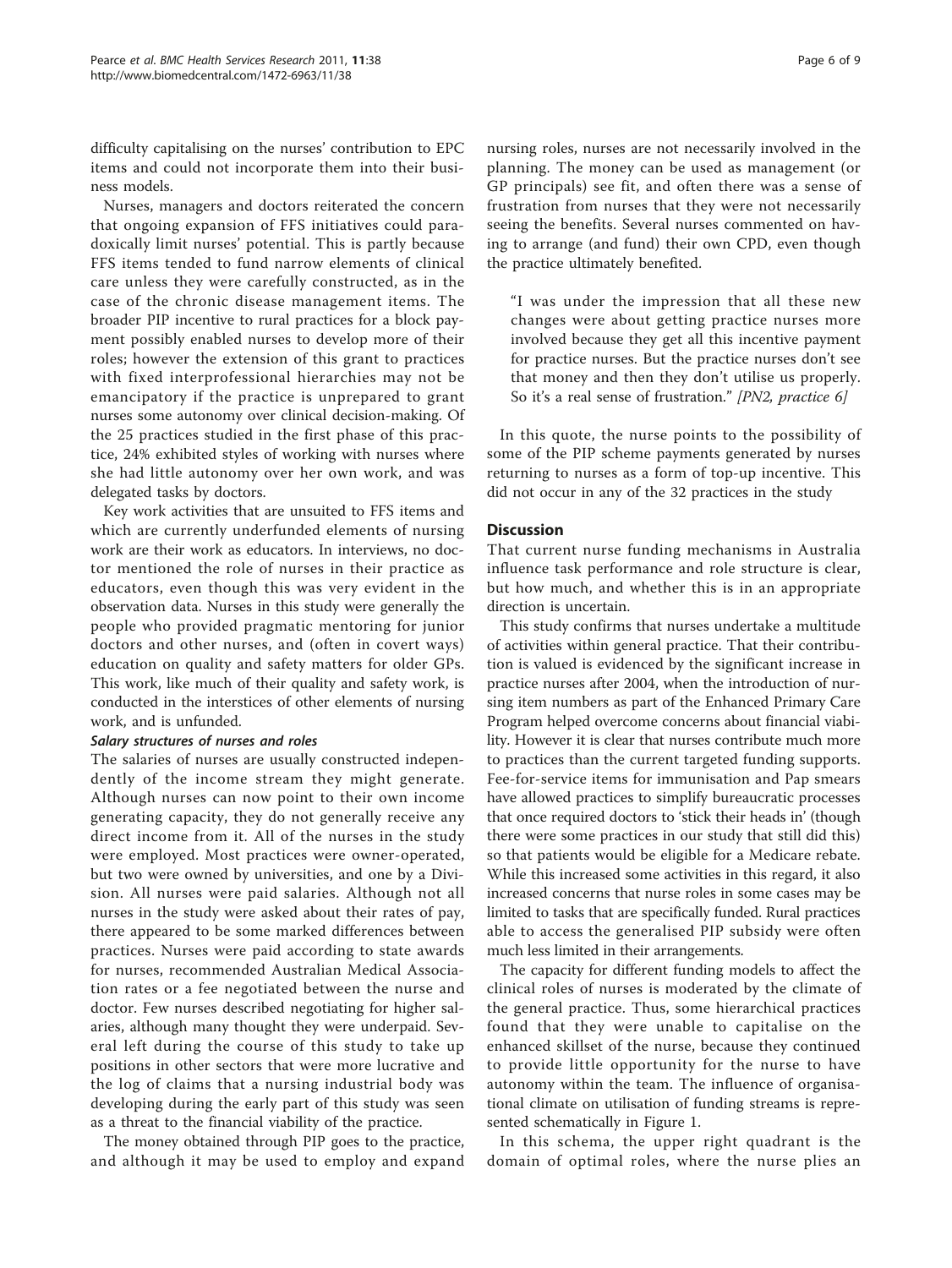<span id="page-6-0"></span>

advanced skillset and has greater autonomy. This zone enables greater adaptation and integration of funding initiatives into practice routines. All of the successful change studies resulted in nurses moving into the upper right quadrant of this model. We documented practices where nurses were only permitted to use the limited FFS items (immunisations, wound care) and were overseen by others (lower left quadrant), and practices where nurses were able to practice their enhanced skills but never in an environment where they had autonomy within the team (top left quadrant). Nurses in the top left quadrant tended to be dissatisfied and perceive the working environment as unstable. In this quadrant, the capacity of enhanced FFS items and PIP items to support the full participation of nurses in the team is undermined by organisational issues. There were few nurses in the upper left quadrant, and these were generally in laissez-faire practices where the nurse was given the responsibility for undertaking services, generally in response to enhanced primary care items, such as care planning, but were not supported to develop an enhanced skillset to meet these tasks.

#### Implications for policy

In May 2010, the Australian government allocated \$390.3 million from 2012 as payments for general practices to assist them to employ nurses, while removing the FFS items for nurse immunisation and wound management [\[21](#page-8-0)].

This study provides some data to help tease out the second policy dilemma discussed in the introduction, and which now face those implementing the new funding policy for nurses: the potential costs of developing particular funding policies for nurses. We have stated that the impact of any funding mechanism is mediated by the team climate in the general practice, and the level of support for nursing autonomy and skill enhancement. As the new grants are outside the FFS structure, they may represent a way of allowing nurses to work more freely and to their scope, but care will need to be taken that doctors are encouraged to move beyond confining hierarchical structures to work in collaboration with nurses. At the same time, practices will need to review their business models to ensure they are able to continue to hire nurses when one element of their reimbursement is removed.

The third policy dilemma - nurses as quality enhancement mechanism or workforce substitute - is answered in our study by suggestion that funding mechanisms can support both approaches. However, if nurses are to work in the optimal zone, research needs to better identify their role in high level FFS areas in general practice as well as undertaking quality enhancement work within a supportive team environment.

Policy makers seeking to enhance the clinical roles of nurses need to explore ways of minimising organisational barriers to enhanced teamwork mediated through extensions to existing funding structures. A risk of creating an open-ended FFS item for nurses may be that in a hierarchical organisational climate, nurses may find themselves overseen and constrained. Conversely, the risk of creating a series of singular, task focused FFS items may be that nursing activity is constrained by a focus on revenue generation and the large proportion of 'unfunded' nursing activity which currently underpins resilience and capacity building for practices, and job satisfaction for nurses, is lost as an opportunity cost. Further changes to the MBS schedule aimed at supporting teamwork need to occur in concert with roll-out activities, possibly through local general practice support organisations (the Divisions of General Practice network), that support interdisciplinary teamwork in practices.

Incentives such as the PIP scheme play to nursing strengths in their capacity to organise systems and their belief in monitoring and benchmarking for quality [[13](#page-7-0),[14\]](#page-7-0). However, salary structures that do not encourage nurses to benefit from their efforts may alienate nurses and rupture the positive team climate that exists in many general practices. This is a local management issue for general practices, rather than something that can be externally mandated. However, the platform for interprofessional working demands both an accepted salary structure linked to a career path, and the building in of top-up incentives such as those doctors currently receive through the PIP.

Finally, funding is needed to pay for under-recognised nursing activities such as education, which are likely to be central to practice-based education for nurses,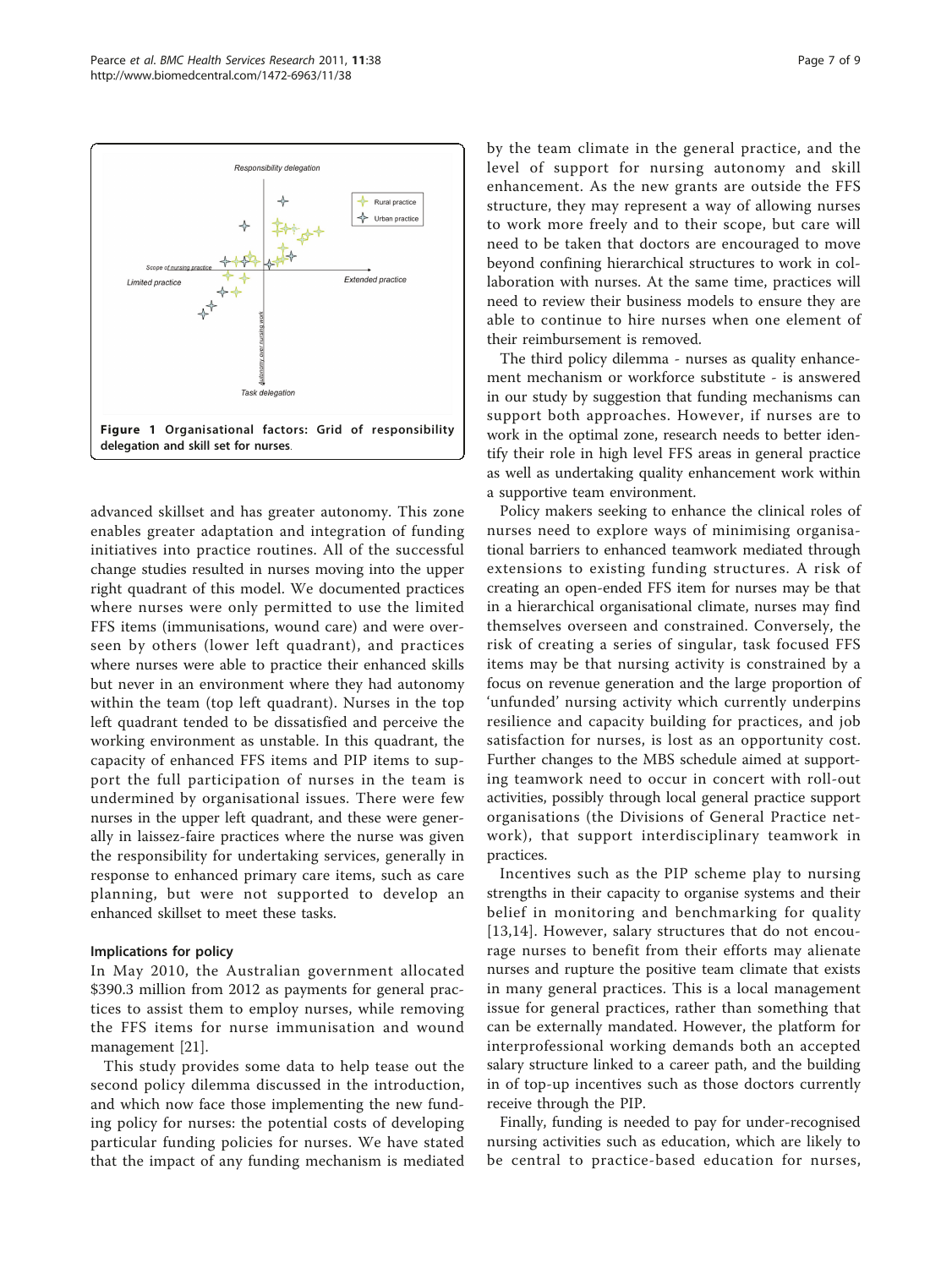<span id="page-7-0"></span>doctors, and students into the future, as possibility also mooted for Ontario's Family Health Teams [[21\]](#page-8-0). Because these educational activities do not deal directly with patients, they are difficult to accommodate in a FFS structure, but are important for organisational development and the advancement of truly collaborative teamwork.

#### Study limitations

The multimodal, cross-referencing nature of this study is a particular strength. What was observed in practice could be checked with interview material, and comparatively analysed by the research team. We were able, for the seven case studies, to follow a change process in action over a twelve month period. However, the generalisability of this work to all Australian practices is uncertain. Because the research was mainly qualitative, we are unable to test our hypotheses on the relationships between funding, teamwork and organisational resilience. This should be the subject of further research.

## Conclusions

Nurses undertake a range of activities in Australian general practice, not all of which are funded through current FFS payment systems. Under Medicare, FFS payments appear to grow from a policy interest in substitution, with nurses substituting for GP care in specified areas (wound management, immunisation).

This study has demonstrated that interprofessional relationships and organisational climate in general practices are highly influential in terms of nursing role and the ability of practices to respond to and utilise funding mechanisms. Practices with hierarchical workforce arrangements, where GPs are located at the apex, directing and supervising nurses, may not be able to capitalise on funding arrangements like block grants or incentives directed at teamwork. Recent Australian budgetary initiatives to create block grants still reflect an interest in substitution, but recognise that nurses engage in a broader range of quality-enhancing activities. If nurses are to work to their full capacity, there is a need for a parallel program of investment to develop optimal teamwork between the health workers in a practice.

#### Acknowledgements

This research was funded by a grant form the Australian Government Department of Health and Ageing (DoHA) through the Australian Primary Health Care Research Institute (APHCRI). The opinions expressed in the article are not the opinions of APHCRI nor DoHA. We are grateful to the staff of all participating general practices, the Divisions of General Practice who supported the research, and to Monika Thompson, Hannah Walker, Daniel Sybaczynskyj and Miriam Glennie for their research assistance, and Miranda Laurent from the Scientific Institute for Quality of Healthcare, Radboud University Nijmegen Medical Centre for assistance with the literature review.

#### Author details

<sup>1</sup>Melbourne East General Practice Network, Blackburn, Victoria, Australia <sup>2</sup> Academic Unit of General Practice and Community Health, Australian National University Medical School, ACT, Australia. <sup>3</sup>Australian General Practice Network, Manuka, ACT, Australia. <sup>4</sup>National Centre for Primary Care Research Development Centre, Manchester University, Manchester, UK.

#### Authors' contributions

CP, CP and SY designed the research and drafted the manuscript. All other authors participated in the data analysis and theory development, and contributed to the manuscript. All authors read and approved the final manuscript.

#### Competing interests

The authors declare that they have no competing interests.

Received: 13 February 2010 Accepted: 17 February 2011 Published: 17 February 2011

#### References

- 1. Australia. Dept. of Health and Ageing: General practice in Australia: 2004. 1 edition. Canberra: Commonwealth of Australia; 2005.
- 2. General Practice Nursing Workforce Survey. [\[http://generalpracticenursing.](http://generalpracticenursing.com.au/document-library2) [com.au/document-library2\]](http://generalpracticenursing.com.au/document-library2).
- 3. Halcomb EJ, Patterson E, Davidson PM: [Evolution of practice nursing in](http://www.ncbi.nlm.nih.gov/pubmed/16866832?dopt=Abstract) [Australia.](http://www.ncbi.nlm.nih.gov/pubmed/16866832?dopt=Abstract) J Adv Nurs 2006, 55:376-388, discussion 388-390.
- 4. Halcomb EJ, Davidson PM, Daly JP, Griffiths R, Yallop J, Tofler G: [Nursing in](http://www.ncbi.nlm.nih.gov/pubmed/15865566?dopt=Abstract) [Australian general practice: directions and perspectives.](http://www.ncbi.nlm.nih.gov/pubmed/15865566?dopt=Abstract) Aust Health Rev 2005, 29:156-166.
- 5. Laurant M, S B, Reeves D, Hermens R, Braspenning J, Grol R: Substitution of doctors by nurses in primary care. A systematic review for EPOC. Cochrane Collaboration 2004.
- 6. Charles-Jones H, Latimer J, May C: [Transforming general practice: the](http://www.ncbi.nlm.nih.gov/pubmed/14498945?dopt=Abstract) [redistribution of medical work in primary care.](http://www.ncbi.nlm.nih.gov/pubmed/14498945?dopt=Abstract) Sociol Health Illn 2003, 25:71-92.
- 7. Campbell SM, McDonald R, Lester H: [The experience of pay for](http://www.ncbi.nlm.nih.gov/pubmed/18474885?dopt=Abstract) [performance in english family practice: a qualitative study.](http://www.ncbi.nlm.nih.gov/pubmed/18474885?dopt=Abstract) Annals of family medicine 2008, 6:228-234.
- 8. Hansen-Turton T, Ritter A, Begun H, Berkowitz SL, Rothman N, Valdez B: Insurers' [contracting policies on nurse practitioners as primary care](http://www.ncbi.nlm.nih.gov/pubmed/17071708?dopt=Abstract) [providers: the current landscape and what needs to change.](http://www.ncbi.nlm.nih.gov/pubmed/17071708?dopt=Abstract) Policy Polit Nurs Pract 2006, 7:216-226.
- 9. Cooper RA: [New directions for nurse practitioners and physician](http://www.ncbi.nlm.nih.gov/pubmed/17726384?dopt=Abstract) [assistants in the era of physician shortages.](http://www.ncbi.nlm.nih.gov/pubmed/17726384?dopt=Abstract) Acad Med 2007, 82:827-828.
- 10. Wilson JF: [Primary care delivery changes as nonphysician clinicians gain](http://www.ncbi.nlm.nih.gov/pubmed/18936515?dopt=Abstract) [independence.](http://www.ncbi.nlm.nih.gov/pubmed/18936515?dopt=Abstract) Ann Intern Med 2008, 149:597-600.
- 11. Schroeder SA: [Primary care at a crossroads.](http://www.ncbi.nlm.nih.gov/pubmed/12176687?dopt=Abstract) Academic Medicine 2002, 77:767-773.
- 12. Ontario Ministry of Health and Long Term Care: Family health teams: guide of collaborative team practice. Toronto, Ontario; 2005.
- 13. Pearce C, Phillips C, Hall S, Sibbald B, Porritt J, Yates R, Dwan K, Kljakovic M: [Contributions from the lifeworld: quality, caring and the general practice](http://www.ncbi.nlm.nih.gov/pubmed/19281669?dopt=Abstract) [nurse.](http://www.ncbi.nlm.nih.gov/pubmed/19281669?dopt=Abstract) Qual Prim Care 2009, 17:5-13.
- 14. Phillips C, Pearce CM, Hall S, Kljakovic M, et al: [Enhancing care, improving](http://www.ncbi.nlm.nih.gov/pubmed/19619094?dopt=Abstract) [quality: the six roles of the general practice nurse.](http://www.ncbi.nlm.nih.gov/pubmed/19619094?dopt=Abstract) Med J Aust 2009, 191(2):92-97.
- 15. Medicare statistics. [[http://www.health.gov.au/internet/main/publishing.nsf/](http://www.health.gov.au/internet/main/publishing.nsf/Content/medstat-dec08-graphs) [Content/medstat-dec08-graphs\]](http://www.health.gov.au/internet/main/publishing.nsf/Content/medstat-dec08-graphs).
- 16. Practice Incentives Program. [[http://www.medicareaustralia.gov.au/](http://www.medicareaustralia.gov.au/provider/incentives/pip/index.jsp) [provider/incentives/pip/index.jsp\]](http://www.medicareaustralia.gov.au/provider/incentives/pip/index.jsp).
- 17. McDonald J, Harris MF, Cumming J, Powell Davies G, Burns P: [The](http://www.ncbi.nlm.nih.gov/pubmed/18429741?dopt=Abstract) [implementation and impact of different funding initiatives on access to](http://www.ncbi.nlm.nih.gov/pubmed/18429741?dopt=Abstract) [multidisciplinary primary health care and policy implications.](http://www.ncbi.nlm.nih.gov/pubmed/18429741?dopt=Abstract) Med J Aust 2008, 188:S69-72.
- 18. Richardson G: [Identifying, evaluating and implementing cost-effective](http://www.ncbi.nlm.nih.gov/pubmed/10786545?dopt=Abstract) [skill mix.](http://www.ncbi.nlm.nih.gov/pubmed/10786545?dopt=Abstract) J Nurs Manag 1999, 7:265-270.
- 19. Buchan J, Dal Poz M: Skill Mix in the Health Care Workforce: Reviewing the evidence. Bulletin of the World Health Organisation 2002, 80:575-580.
- 20. McDonald R, Campbell S, Lester H: [Practice nurses and the effects of the](http://www.ncbi.nlm.nih.gov/pubmed/19254819?dopt=Abstract) [new general practitioner contract in the English National Health Service:](http://www.ncbi.nlm.nih.gov/pubmed/19254819?dopt=Abstract) [the extension of a professional project?](http://www.ncbi.nlm.nih.gov/pubmed/19254819?dopt=Abstract) Soc Sci Med 2009, 68:1206-1212.